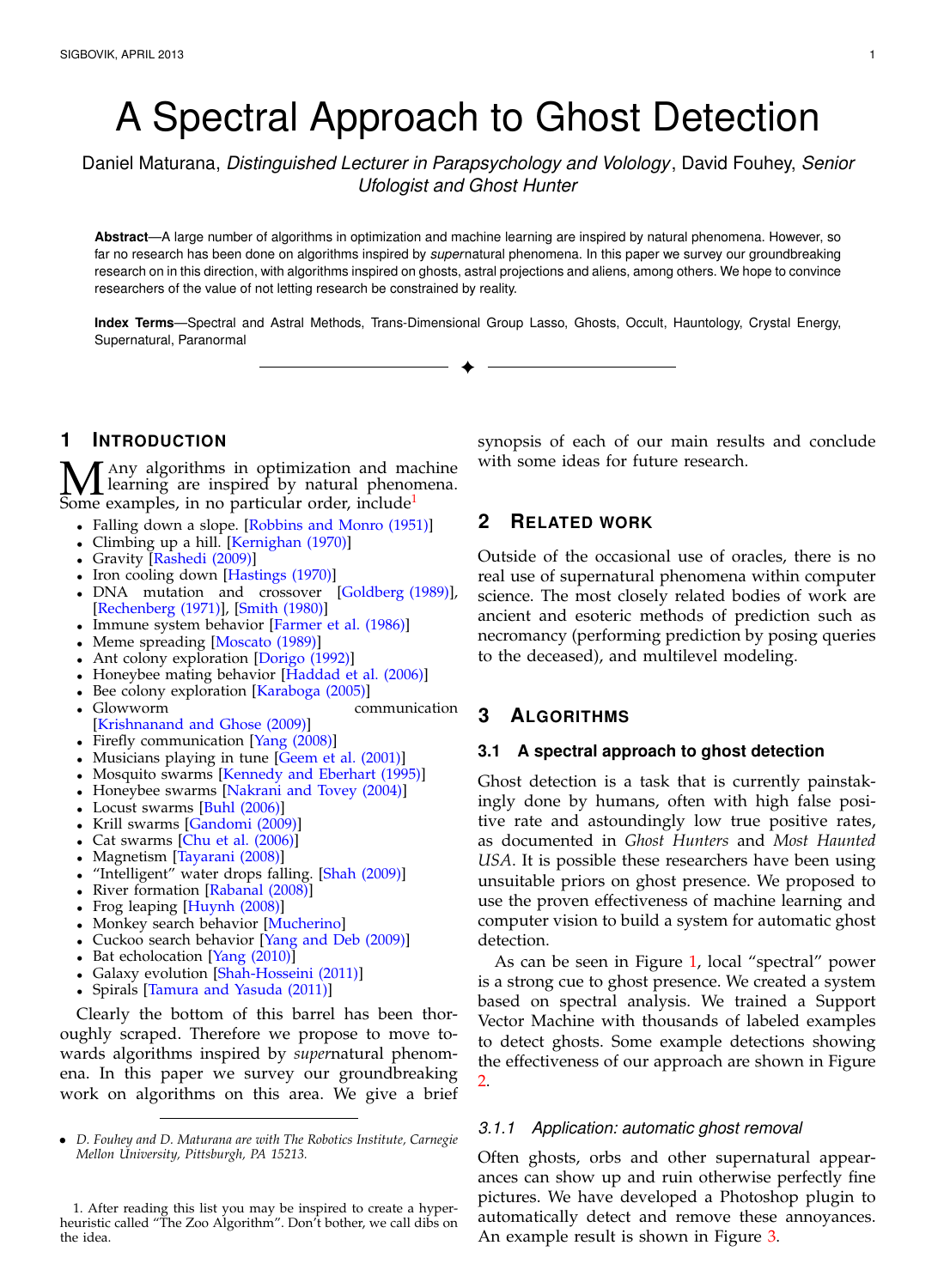

Fig. 1. Ghosts.

<span id="page-1-0"></span>

Fig. 2. Example detections.

# <span id="page-1-1"></span>**3.2 Paranormal distribution modelling**

The so-called "Normal" distribution is a relatively well known probability distribution function used to model various phenomena such as (TODO). It is not very interesting, which is why we propose to replace it with the Paranormal distribution. The formulation was inspired by the terrible and forbidden secrets in a manuscript found among the ruins of a nameless city in Iran.

$$
X \sim \text{PN}(\varnothing,\bm \rightsquigarrow^{\not\approx},\text{X}^{\odot}_\mathbb{L},\nwarrow_\infty,\text{\textcircled{R}})
$$

We can not write out the analytic formula for this distribution; we foolishly tried to derive it but were nearly driven mad by the dark and twisted symbols contained within. The best we can do to convey the idea is the diagram in Figure [4.](#page-1-3)

## *3.2.1 Occult variables*

While indubitably powerful, the expressiveness of the paranormal distribution is limited by its unimodality. To enhance the power of paranormal distributions we introduce mixtures of paranormal distributions:

$$
Z \sim \text{Mult}(\mathbf{\hat{g}}_1, \dots, \mathbf{\hat{g}}_K)
$$

$$
X|Z \sim \text{PN}(\mathcal{V}_k, \approx_k^{\mathcal{V}}, \mathbb{X}_{k\infty}^{\odot}, \nwarrow_{k\infty}, \mathcal{R}_k)
$$

where Z is an *occult* variable (also known as "latent" or "hidden" variables in less esoteric literature) that



<span id="page-1-2"></span>Fig. 3. Automatic ghost removal.



Fig. 4. The normal (left) and paranormal (right) distributions.

<span id="page-1-3"></span>indexes the parameters of the Paranormal distribution (see Figure [5\)](#page-1-4). Naturally, estimation in such a model is fiendishly complex. We resort to maximizing the likelihood with the esoteric optimization algorithms outlined in Section [3.4.](#page-2-9)



Fig. 5. Mixtures of paranormal distributions with occult variables.

#### <span id="page-1-4"></span>**3.3 Dimensionality shifting with astral projections**

There are several algorithms in the literature to reduce the dimensionality of the data with discriminative or informative projections, such as principal component analysis (PCA) or linear discriminant analysis (LDA). There are also various kernel algorithms to implicitly or explicitly increase the dimensionality of data to a Hilbert space that increases class separability. But no algorithms exist so far to *trascend* and *shift* between dimensions. We propose to achieve this by projecting the data onto the astral plane. In the astral plane everything is possible: see Figure [6.](#page-2-10) As a useful side effect of this approach we can estimate the quality of the projection by its OOBE (Out Of Body Error).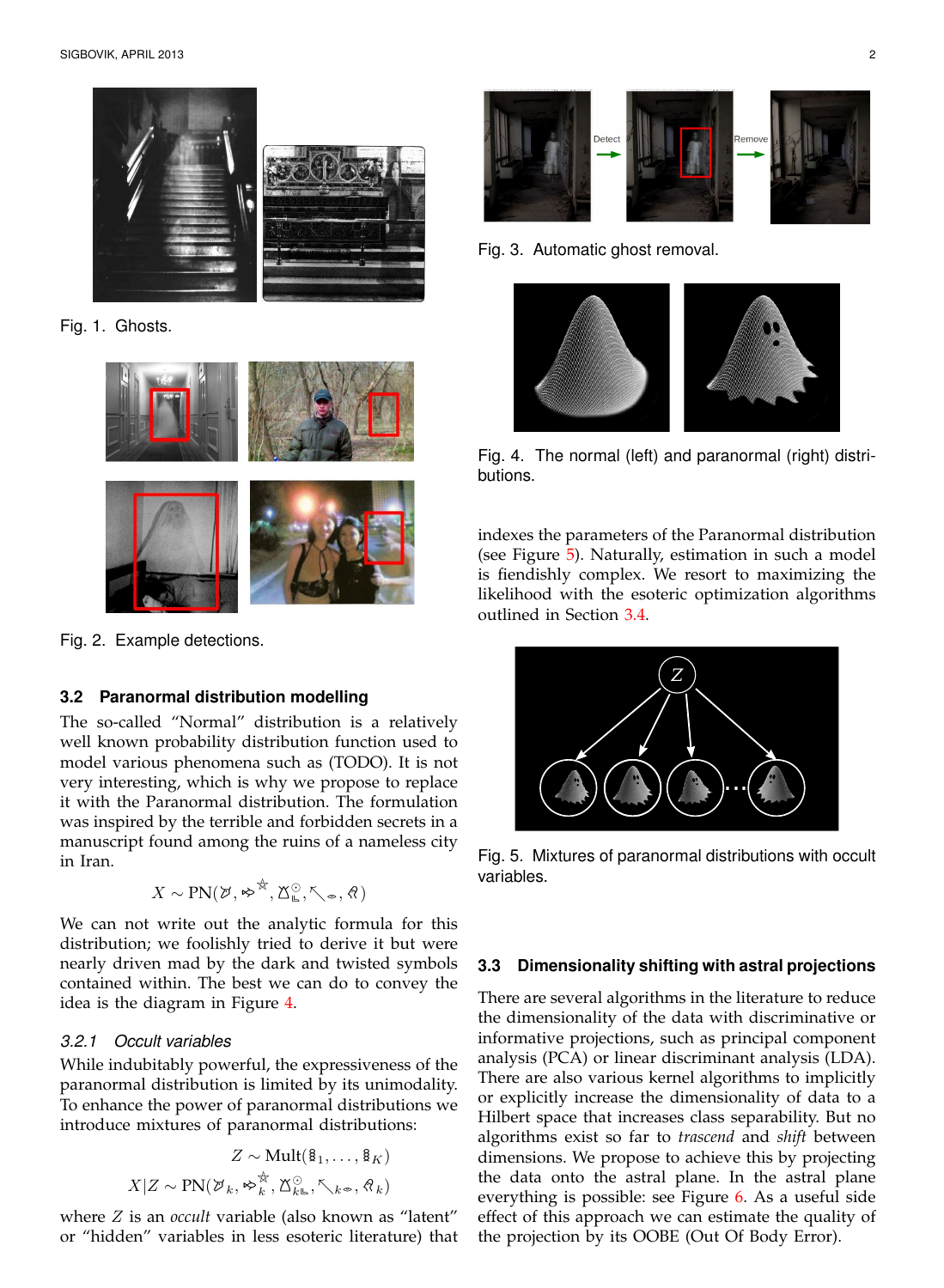

<span id="page-2-10"></span>Fig. 6. Projection onto the Astral plane.

#### <span id="page-2-9"></span>**3.4 Esoteric optimization methods**

The methods described above often require the solution of high-dimensional, trans-dimensional and nonlinear optimization problems. To solve them we have developed various novel optimization algorithms.

# *3.4.1 Supernatural gradient descent via demon invocation*

The so-called "Natural" gradient descent algorithm [\[Amari \(1999\)\]](#page-3-20) is a popular variation of gradient descent for optimization, with an update written as

$$
x_{n+1} \leftarrow x_n - \gamma_n \left( J^T J \right)^{-1} \nabla f(x_n)
$$

we propose a supernatural gradient descent instead:

$$
x_{n+1} \leftarrow x_n - \gamma_n \mathcal{K}^{-1} \nabla f(x_n)
$$

In this algorithm we replace  $J^TJ$  with an invocation of demons that will rapidly drag our solutions to the depths of hell. A necessary condition for this to work is the sacrifice of at least one goat, a practice first popularized in the Deep Belief Net literature. We conjecture the amount of livestock that must be sacrificed is proportional to the difficulty of the problem, i.e., different classes of problems may be characterized by their goat-complexity.

# *3.4.2 ALIENS*

The last resort. See Figure [7.](#page-2-11)

# **4 CONCLUSION AND FUTURE WORK**

We have summarized our groundbreaking work on algorithms inspired by supernatural phenomena. We are currently working on various new papers in this vein, described below.

#### *4.0.3 Learning Hauntologies*

Learning ontologies is a popular topic in the Artificial Intelligence literature. We propose to learn Hauntologies, a related but more esoteric and powerful way to describe knowledge.



Fig. 7. ALIENS

# <span id="page-2-11"></span>*4.0.4 Crystal-energy-based models*

Energy-based models are a popular way to describe dependencies between variables. However inference in these models is often intractable. We propose Crystal-energy-based models, which leverage the magical healing power of crystals to solve this problem.

## *4.0.5 Supernatural* K*-optimality*

We are currently studying the Kabbalah, arguably the most K-optimal esoteric text, with the hopes of applying this deep esoteric knowledge to the study of Kardashian Kernel methods [\[Fouhey and Maturana \(2012\)\]](#page-3-21).

## **REFERENCES**

- <span id="page-2-7"></span>[Chu et al. (2006)] Shu-Chuan Chu, Pei-Wei Tsai, and Jeng-Shyang Pan. Cat swarm optimization. In *Proceedings of the 9th Pacific Rim international conference on Artificial intelligence*, PRICAI'06, pages 854–858, Berlin, Heidelberg, 2006. Springer-Verlag. ISBN 978-3- 540-36667-6. URL [http://dl.acm.org/citation.cfm?id=1757898.](http://dl.acm.org/citation.cfm?id=1757898.1758002) [1758002.](http://dl.acm.org/citation.cfm?id=1757898.1758002)
- <span id="page-2-3"></span>[Dorigo (1992)] M. Dorigo. *Optimization, Learning and Natural Algorithms*. Politecnico di Milano, Italie, 1992.
- <span id="page-2-2"></span>[Farmer et al. (1986)] J.D. Farmer, N. Packard, and A. Perelson. The immune system, adaptation and machine learning. *Physica D*, 22:187–204, 1986.
- <span id="page-2-6"></span>[Geem et al. (2001)] Z.W. Geem, J.H. Kim, and G.V. Loganathan. A new heuristic optimization algorithm: harmony search. *Simulation*, 76:60–68, 2001.
- <span id="page-2-1"></span>[Goldberg (1989)] D.E. Goldberg. *Genetic Algorithms in Search, Optimization and Machine Learning*. Kluwer Academic Publishers, 1989. ISBN 0-201-15767-5.
- <span id="page-2-4"></span>[Haddad et al. (2006)] O. B. et al. Haddad, Abbas Afshar, and Miguel A. Mario. Honey-bees mating optimization (hbmo) algorithm: a new heuristic approach for water resources optimization. *Water Resources Management*, 20:661–680, 2006.
- <span id="page-2-0"></span>[Hastings (1970)] W.K. Hastings. Monte carlo sampling methods using markov chains and their applications. *Biometrika*, 57:97– 109, 1970.
- <span id="page-2-8"></span>[Huynh (2008)] Thai-Hoang Huynh. A modified shuffled frog leaping algorithm for optimal tuning of multivariable pid controllers. In *Industrial Technology, 2008. ICIT 2008. IEEE International Conference on*, pages 1–6, April.
- <span id="page-2-5"></span>[Karaboga (2005)] D. Karaboga. An idea based on honey bee swarm for numerical numerical optimization. *Technical Report-TR06*, 2005.